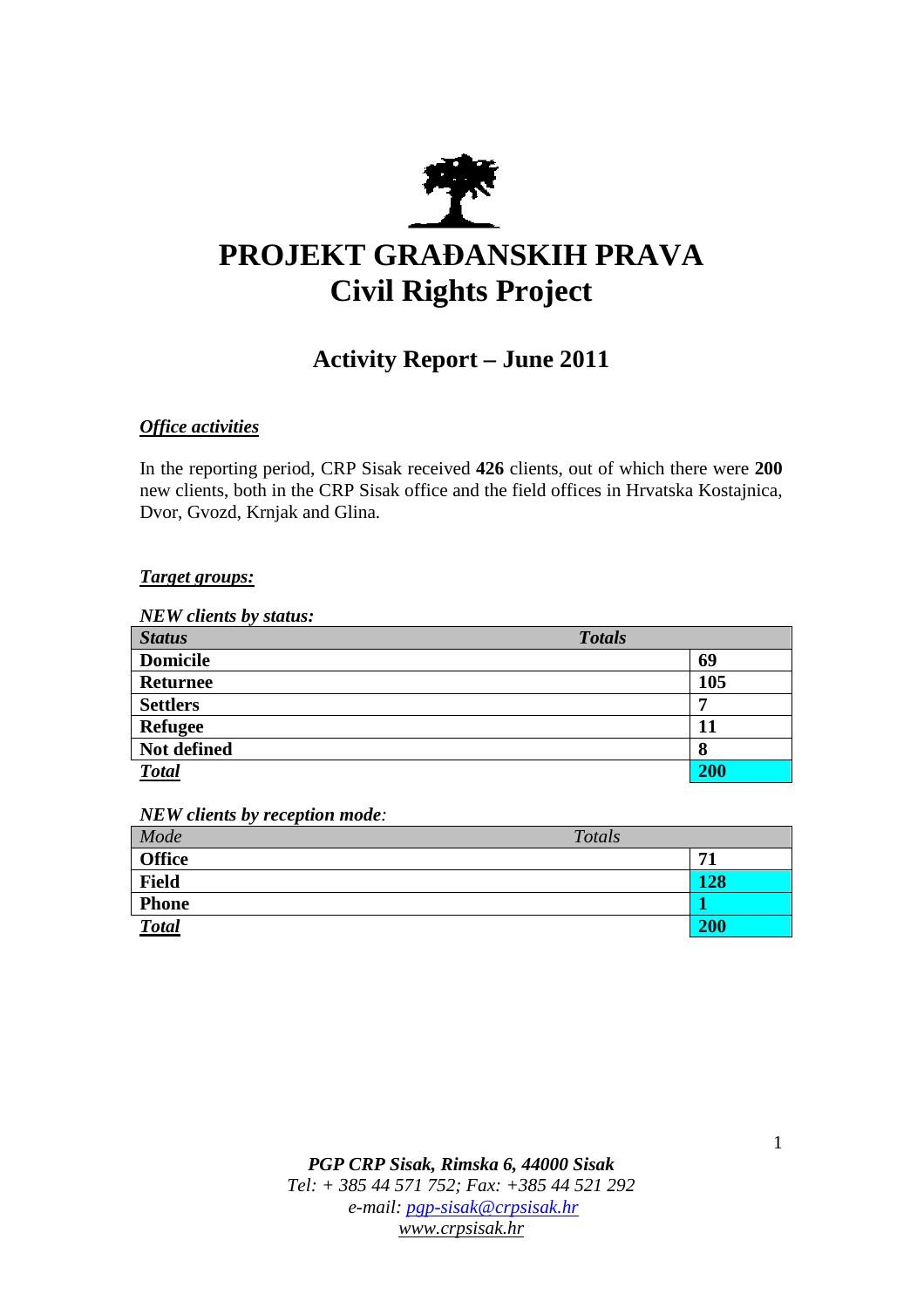| <b>TYPE OF CASE</b>                          | <b>NUMBER OF EVENTS</b> |
|----------------------------------------------|-------------------------|
| Citizenship                                  | 36                      |
| Documents and status                         | 74                      |
| Ownership                                    | 100                     |
| Pension and health and social security       | 98                      |
| Housing care/tenancy rights                  | 32                      |
| Labour                                       | 9                       |
| Free legal aid                               | 42                      |
| Crime cases/misdemeanour                     | 15                      |
| Other: other legal issues, information, etc. | 41                      |
| <b>TOTAL</b>                                 | 447                     |

During the reporting period, there were **198** successfully solved requests. They mainly relate to documents, establishment of ownership and other cases.

#### **ASSISTANCE**

| Appeals/complaints              | 21  |
|---------------------------------|-----|
| Lawsuits                        | 6   |
| Administrative lawsuit          | 25  |
| Letters                         | 55  |
| Requests/applications/proposals | 62  |
| Submissions                     | 101 |
| Legal counselling               | 203 |
| Quick advises                   | 40  |
| <b>TOTAL</b>                    | 513 |

#### *Legal issues*

The legal issues that CRP has been dealing with remain the same, as it can be seen in the table above (type of case.) Also, despite of some changes in proceedings, the problems related to cases remain generally the same: lengthy proceedings, postponing of court hearings, etc. The courts and administration do not act impartially when the State is involved in the case, but exactly the opposite, being completely on the side of the State. The laws, even when they are good, are not being applied well, etc.

Regarding the new developments related to the **Law on Free Legal Aid and its changes, which are going to limit the work of NGOs and which are not going to extent the scope of beneficiaries and their legal problems**; CRP would like to emphasise the importance of NGOs and their dedication to providing of legal aid to socially vulnerable population.

CRP would like to point out 3 cases, which were on-going for years and even decades, that were successfully solved. The client **K.Š.** had a problem with his right to pension since 1991, as the Croatian Pension Fund was rejecting his requests. After

> *PGP CRP Sisak, Rimska 6, 44000 Sisak Tel: + 385 44 571 752; Fax: +385 44 521 292 e-mail: pgp-sisak@crpsisak.hr www.crpsisak.hr*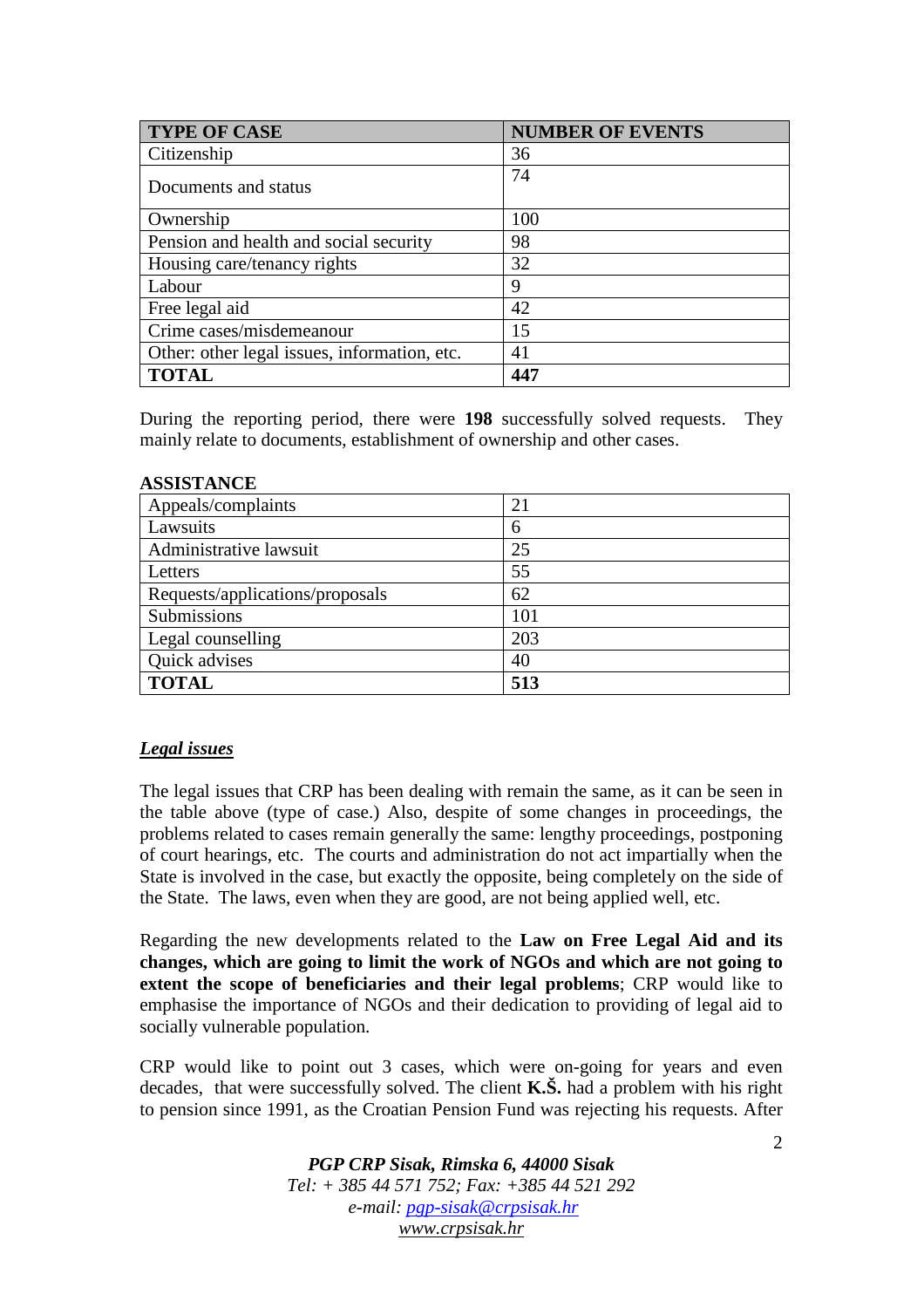the client exhausted all the legal instances in Croatia, in 2010 CRP decided to file a request for pension in Serbia, as the client was employed by the former JNA until 1991. With the assistance of colleagues from Praxis Serbia, the request was positively solved in March 2011. **Therefore, the client finally gained his right to pension after 20 years.** 

**The client M.R. was born on 30 July 1995 in Glina,** which was at that time occupied Croatian territory. As it was just few days before the *Storm* operation, the child was not registered properly into the registry books. Furthermore, the registry books were taken from Glina to Serbia, where they had been lost. The client, with his family, was refugee in Serbia from 1995 until 1999. The parents were trying to find the registry books from Glina and register their daughter. However, it was not possible for them. In 1999, the family left for the United States of America, through the UNHCR. They travelled with the UNHCR travelling papers. They have been in America ever since. The family members have received the American citizenship, except for the client M.R., as she did not have her birth certificate. She has been going to school in America, but just based on the statement given by her parents. The grandfather of the client approached CRP in April 2010 regarding his granddaughter's birth certificate. Therefore, since April 2010, CRP Sisak had been trying different administrative procedures to register the client into birth registry books. The administration had been asking for many different additional documents, statements, translations, etc. CRP had been doing all that, and finally in May 2011, the procedure was finished. CRP picked up the birth certificate for the client and sent in to America. **As the birth certificate is the basic and most important personal document, the client will finally, after 16 years, be able to be registered, to gain the citizenship(s), as well as to regulate all other rights.** 

**The client I.S.** was born in 2007 in Belgium. The data in his birth certificate were entered wrongly. The family left Belgium and came back to Croatia in 2007. The parents were trying to register the child in Croatia from 2007 to 2011. They tried all the administrative proceedings, but it was not working. They were getting advices to go to Belgium and engage a lawyer for a court proceeding to last 4 years. CRP thought that it would not be possible and finally, CRP requested the registry office in Sisak to take this case and treat it as an exemption, as predicted by the Law in cases in which original (foreign) birth certificate cannot be obtained. So, in June 2011**, after 4 years, the client received his Croatian birth certificate**, which enabled him to have his rights in Croatia, including the health insurance, as he has needed medical treatment.

**The above cases demonstrate how beneficiaries could not solve their problems for years, or perhaps even they would not solve it ever, if there are no free legal aid providers, who dedicate their time, knowledge and put long-lasting efforts, without bureaucracy limitations, into solving of cases.** 

> *PGP CRP Sisak, Rimska 6, 44000 Sisak Tel: + 385 44 571 752; Fax: +385 44 521 292 e-mail: pgp-sisak@crpsisak.hr www.crpsisak.hr*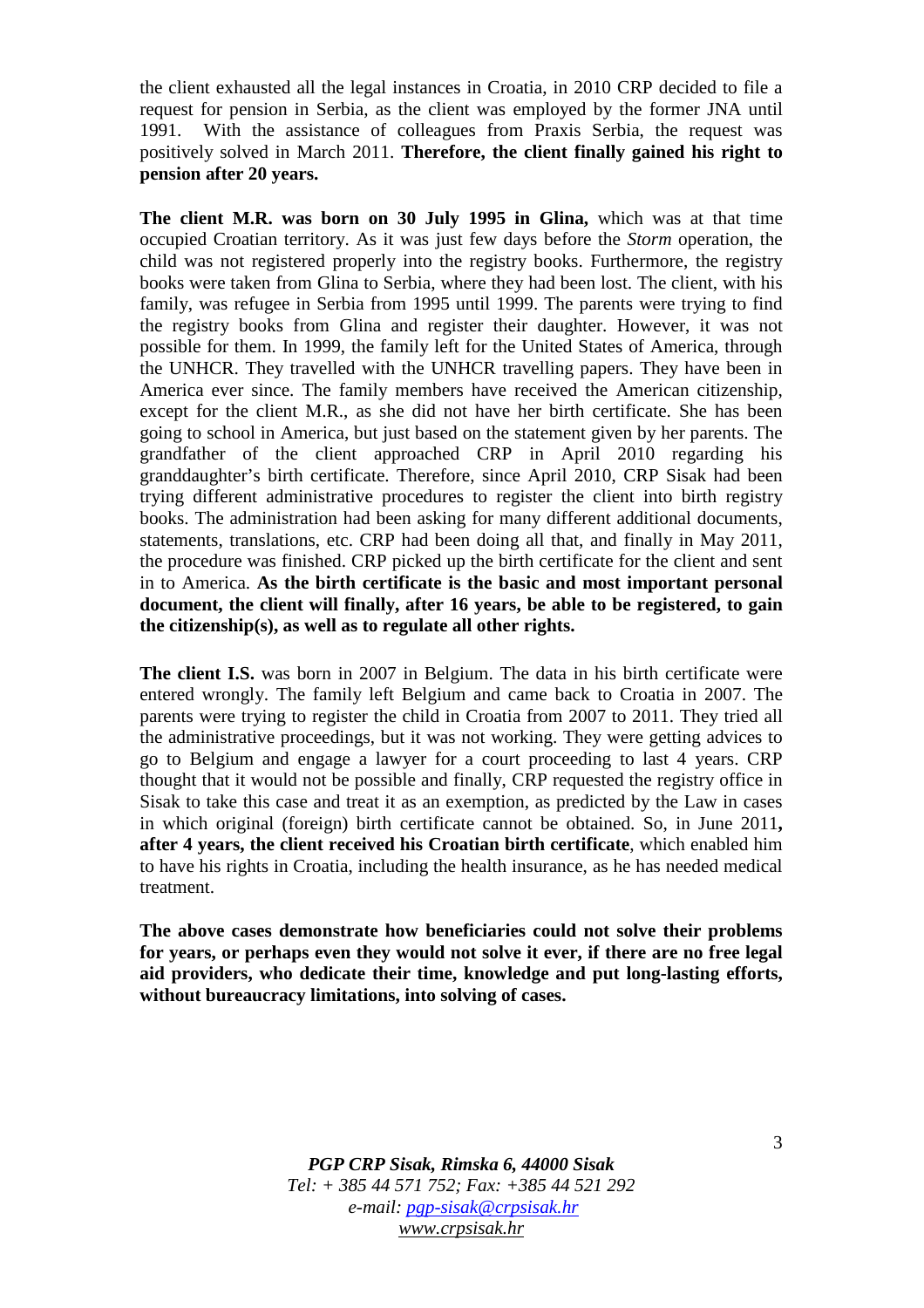### *Other activities*

On 1 June 2011, CRP participated at the meeting between the Ministry of Justice and civil society – NGOs – legal aid providers. The Minister, the Head of the Department for EU and International cooperation and the Head of the Free Legal Aid Department were present. The aim of the meeting was to discuss necessary changes to the Law on Free Legal Aid. However, the meeting lasted less than half an hour and it was obvious that it was just a pro forma meeting.

On 9 June 2011 in the Center for Rural Initiatives (CRI) premises in the village of Klinac, CRP organized a workshop on local democracy that was conducted by Munir Podumljak from the Partnership for Social Development Zagreb. The workshop was attended by 18 people from Klinac, members of CRI. Several topics were covered and practiced during the seminar: dialogue skills in private and business conversation, especially in relation to how to approach other side in conversation and how to formulate important requests, how to listen to others and how to make a good plan of activities. All the issues were applied to real local situation and concrete plan of activities of the CRI was made, which included cleaning of the village roads, regular meetings of the CRI members, organization of the village party to which the population from neighboring villages would be invited.

On 13 and 14 June, CRP participated at the conference on free legal aid that was organised by the Centre for Human Rights, Human Rights House, Centre for Peace, Nonviolence and Human Rights and Centre for Peace Studies in Zagreb. The conference was sponsored by the EU and UNHCR. Around 60 representatives of NGOs were present. The cooperation between the NGO sector and the Ministry of Justice proved to be very bad. It was concluded that the Ministry does not accept any suggestions, proposals from the NGO sector, but they made their own Draft of the Law on Changes and Amendments to the Law on Free Legal Aid, which are not good for the civil society and population.

On 16 June 2011 CRP Sisak organized a dialogue workshop "Successful communication and good motivation are best way for success". The workshop was held in the village of Budičina, near Petrinja. 20 people participated at the workshop, coming from the villages of Budičina, which is a Croatian village, and Klinac, being a Serbian village. The participants were mainly people with agricultural background. The workshop covered the following issues: quality of life, communication, exchange of information, motivation, tolerance, friendship, humor and other. At the begging, the participants were quite reserved, but later on they started discussing issues of common interest, such as advantages and disadvantages of living in villages, present situation in their villages, education possibilities, inter-ethnic relations, etc. The participants concluded that such meetings are very important and they need to be done periodically.

On 16 and 17 June, CRP participated at the first workshop of the project "Anti-Corruption Response to Implementation of the Procurement Policies – ACRIP" that was organized by the Partnership for Social Development Zagreb. CRP Sisak is going to be engaged as a support of the project. CRP will be engaged periodically to perform research and analysis procedure related to public procurement in the Sisak-Moslavina County.